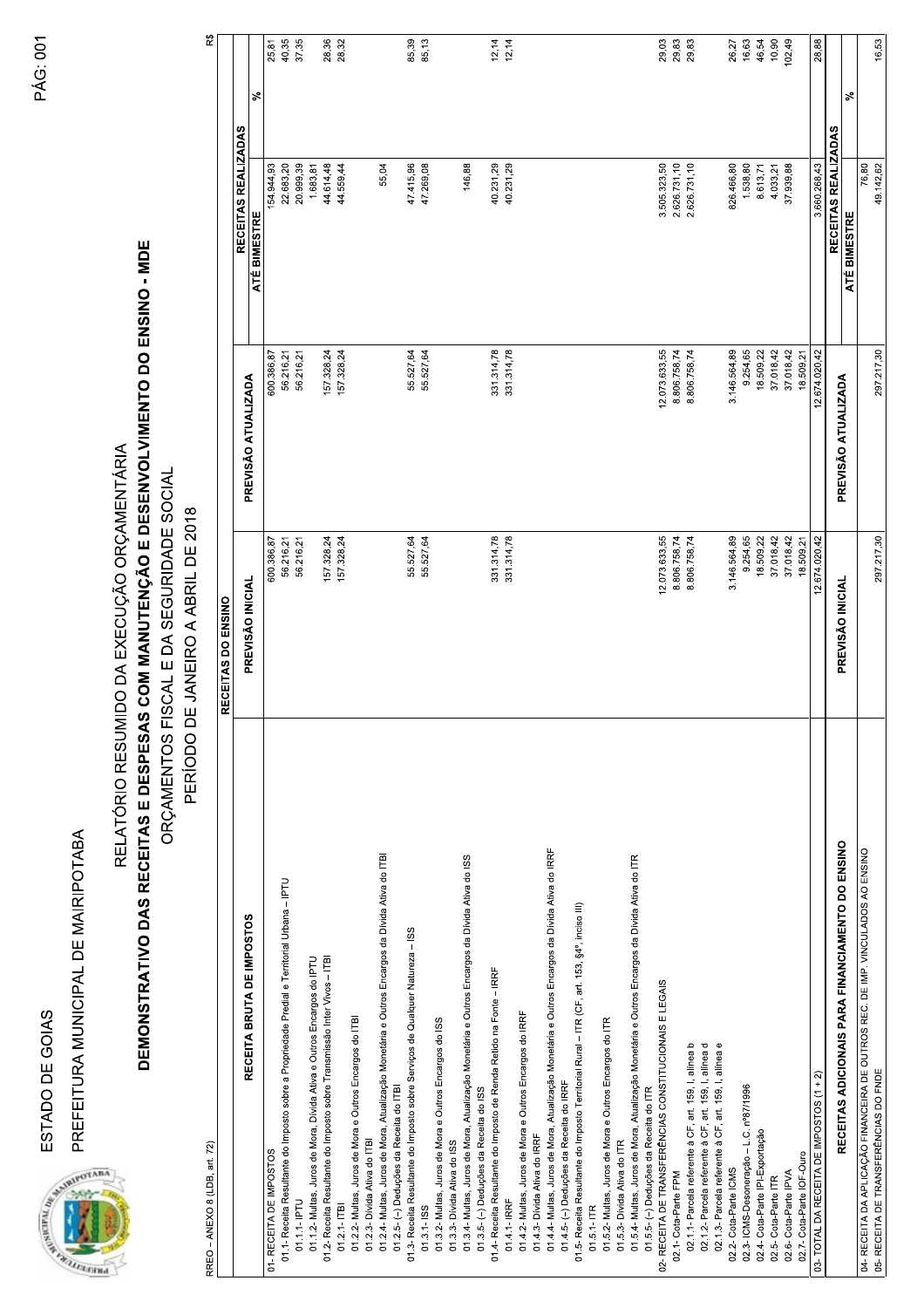

| PREFEITURA MUNICIPAL DE MAIRIPOTABA<br>ESTADO DE GOIAS<br><b>CONTRACTOR AND RESERVED PROPERTY AND</b>                                                               |                                                                                                                 |                      |                      |                     |                                      |                      |
|---------------------------------------------------------------------------------------------------------------------------------------------------------------------|-----------------------------------------------------------------------------------------------------------------|----------------------|----------------------|---------------------|--------------------------------------|----------------------|
| DEMONSTRATIVO DAS RECEITAS E DESPESAS COM MANUTENÇÃO E DESENVOLVIMENTO DO ENSINO - MDE                                                                              | ORÇAMENTOS FISCAL E DA SEGURIDADE SOCIAL<br>PERÍODO DE JANEIRO A ABRIL DE 2018<br>RELATÓRIO RESUMIDO DA EXECUÇÃ | O ORÇAMENTÁRIA       |                      |                     |                                      |                      |
| RREO - ANEXO 8 (LDB, art. 72)                                                                                                                                       |                                                                                                                 |                      |                      |                     | RECEITAS REALIZADAS                  | $\mathbb{R}^3$       |
| RECEITAS ADICIONAIS PARA FINANCIAMENTO DO ENSINO                                                                                                                    | PREVISÃO INICIAL                                                                                                |                      | PREVISÃO ATUALIZADA  | ATÉ BIMESTRE        |                                      | ళ                    |
| 05.1- Transferências do Salário-Educação                                                                                                                            |                                                                                                                 | 186.162,05           | 186.162,05           |                     | 39.444,00                            | 21,19                |
| 05.2- Transferências Diretas - PDDE<br>05.3-Transferências Diretas - PNAE                                                                                           |                                                                                                                 | 27.763,81            | 27.763,81            |                     | 5.298,00                             | 19,08                |
| 05.4- Transferências Diretas - PNATE                                                                                                                                |                                                                                                                 | 27.763,81            | 27.763,81            |                     | 4.400,62                             | 15,85                |
| 05.6- Aplicação Financeira dos Recursos do FNDE<br>05.5- Outras Transferências do FNDE                                                                              |                                                                                                                 | 55.527,63            | 55.527,63            |                     |                                      |                      |
| 06- RECEITA DE TRANSFERÊNCIAS DE CONVÊNIOS                                                                                                                          |                                                                                                                 | 413.771,63           | 413.771,63           |                     |                                      |                      |
| 06.1- Transferências de Convênios                                                                                                                                   |                                                                                                                 | 413.771,63           | 413.771,63           |                     |                                      |                      |
| 06.2- Aplicação Financeira dos Recursos de Convênios<br>07- RECEITA DE OPERAÇÕES DE CRÉDITO                                                                         |                                                                                                                 |                      |                      |                     |                                      |                      |
| 09- TOTAL DAS RECEITAS ADICIONAIS PARA FINANCIAMENTO DO ENSINO (4 + 5 + 6 + 7 + 8)<br>08- OUTRAS RECEITAS PARA FINANCIAMENTO DO ENSINO                              |                                                                                                                 | 710.988,93           | 710.988,93           |                     | 49.219,42                            | 6,92                 |
|                                                                                                                                                                     | <b>FUNDEB</b>                                                                                                   |                      |                      |                     |                                      |                      |
| RECEITAS DO FUNDEB                                                                                                                                                  | PREVISÃO INICIAL                                                                                                |                      | PREVISÃO ATUALIZADA  |                     | RECEITAS REALIZADAS                  |                      |
| 10- RECEITAS DESTINADAS AO FUNDEB                                                                                                                                   |                                                                                                                 | 433.960,51           | 2.433.960,51         | ATÉ BIMESTRE        | 701.616,03                           | 28,83<br>వి          |
| 10.1- Cota-Parte FPM Destinada ao FUNDEB - (20% de 2.1.1)                                                                                                           |                                                                                                                 | 784.287,38           | 1.784.287,38         |                     | 525.346,18                           | 29,44                |
| 10.2- Cota-Parte ICMS Destinada ao FUNDEB - (20% de 2.2)                                                                                                            |                                                                                                                 | 629.312,98           | 629.312,98           |                     | 165.844,67                           | 26,35                |
| 10.3- ICMS-Desoneração Destinada ao FUNDEB - (20% de 2.3)                                                                                                           |                                                                                                                 | 1.850,93             | 1.850,93             |                     | 307,76                               | 16,63                |
| 10.5- Cota-Parte ITR ou ITR Arrecadado Destinados ao FUNDEB - (20% de ((1.5 - 1.5.5) + 2.5))<br>10.4 - Cota-Parte IPI-Exportação Destinada ao FUNDEB - (20% de 2.4) |                                                                                                                 | 3.701,86<br>7.403,68 | 3.701,86<br>7.403,68 |                     | 1.722,74<br>806,61                   | 10,89<br>46,54       |
| 10.6- Cota-Parte IPVA Destinada ao FUNDEB - (20% de 2.6)                                                                                                            |                                                                                                                 | 7.403,68             | 7.403,68             |                     | 7.588,07                             | 102,49               |
| 11- RECEITAS RECEBIDAS DO FUNDEB                                                                                                                                    |                                                                                                                 | 128.554,06           | 1.128.554,06         |                     | 307.414,40                           | 27,24                |
| 11.1- Transferências de Recursos do FUNDEB<br>11.2- Complementação da União ao FUNDEB                                                                               |                                                                                                                 | 128.554,06           | 1.128.554,06         |                     | 307.414,40                           | 27,24                |
| 11.3- Receita de Aplicação Financeira dos Recursos do FUNDEB                                                                                                        |                                                                                                                 |                      |                      |                     |                                      |                      |
| $\widehat{P}$<br>12- RESULTADO LÍQUIDO DAS TRANSFERÊNCIAS DO FUNDEB (11.1                                                                                           |                                                                                                                 | 305.406,45           | $-1.305.406,45$      | DESPESAS EMPENHADAS | DESPESAS LIQUIDADAS<br>$-394.201,63$ | 30,20                |
| DESPESAS DO FUNDEB                                                                                                                                                  | <b>DOTAÇÃO INICIAL</b>                                                                                          | DOTAÇÃO ATUALIZADA   | ATÉ BIMESTRE         | వి                  | ATÉ BIMESTRE                         | వి                   |
| 13- PAGAMENTO DOS PROFISSIONAIS DO MAGISTÉRIO                                                                                                                       | 940.016,62                                                                                                      |                      | 940.016,62           | 35,84<br>336.892,16 | 336.892,16                           | 35,84                |
| 13.2- Com Ensino Fundamental<br>13.1- Com Educação Infantil                                                                                                         | 940.016,62                                                                                                      |                      | 940.016,62           | 35,84<br>336.892,16 | 336.892,16                           | 35,84                |
| 14- OUTRAS DESPESAS                                                                                                                                                 | 191.040,93                                                                                                      |                      | 191.040,93           |                     |                                      |                      |
| 14.2- Com Ensino Fundamental<br>14.1 - Com Educação Infantil                                                                                                        | 191.040,93                                                                                                      |                      | 191.040,93           |                     |                                      |                      |
| 15- TOTAL DAS DESPESAS DO FUNDEB (13 + 14)                                                                                                                          | 1.131.057,55                                                                                                    |                      | 1.131.057,55         | 336.892,16          | 336.892,16<br>29,79                  | 29,79                |
|                                                                                                                                                                     | DEDUÇÕES PARA FINS DE LIMITE DO FUNDEB                                                                          |                      |                      |                     |                                      |                      |
| 16- RESTOS A PAGAR INSCRITOS NO EXERCÍCIO SEM DISPONIBILIDADE FINANCEIRA DE<br>16.2- FUNDEB 40%<br>16.1- FUNDEB 60%                                                 |                                                                                                                 |                      |                      |                     |                                      | 0,00<br>0,00<br>0,00 |
| 17- DESPESAS CUSTEADAS COM O SUPERÁVIT FINANCEIRO, DO EXERCÍCIO ANTERIOR, DO                                                                                        |                                                                                                                 |                      |                      |                     |                                      | 0,00                 |
| 17.1- FUNDEB 60%<br>17.2- FUNDEB 40%                                                                                                                                |                                                                                                                 |                      |                      |                     |                                      | 0,00<br>0,00         |
| 18- TOTAL DAS DEDUÇÕES CONSIDERADAS PARA FINS DE LIMITE DO FUNDEB (16 + 17)                                                                                         |                                                                                                                 |                      |                      |                     |                                      | 0,00                 |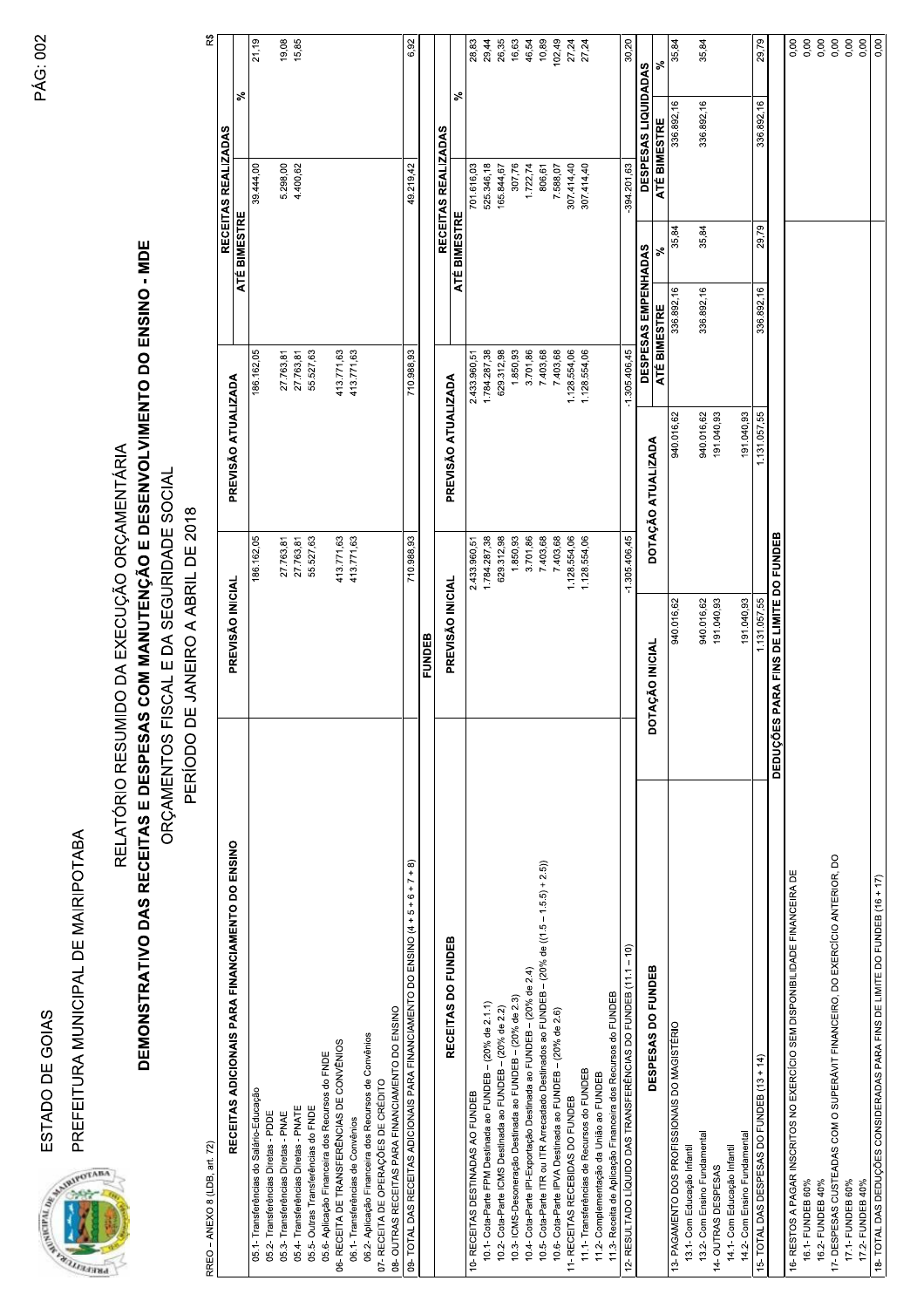ESTADO DE GOIAS

PREFEITURA MUNICIPAL DE MAIRIPOTABA



RREO - ANEXO 8 (LDB, art. 72)

RELATÓRIO RESUMIDO DA EXECUÇÃO ORÇAMENTÁRIA

DEMONSTRATIVO DAS RECEITAS E DESPESAS COM MANUTENÇÃO E DESENVOLVIMENTO DO ENSINO - MDE ORÇAMENTOS FISCAL E DA SEGURIDADE SOCIAL

PERÍODO DE JANEIRO A ABRIL DE 2018

| RREO - ANEXO 8 (LDB, art. 72)                                                                                                                                                                                                       |                                                                 |                                                              |                     |       |                     | R\$           |
|-------------------------------------------------------------------------------------------------------------------------------------------------------------------------------------------------------------------------------------|-----------------------------------------------------------------|--------------------------------------------------------------|---------------------|-------|---------------------|---------------|
|                                                                                                                                                                                                                                     | INDICADORES FUNDEB                                              |                                                              |                     |       |                     |               |
| 19- TOTAL DAS DESPESAS DO FUNDEB PARA FINS DE LIMITE (15 - 18)                                                                                                                                                                      |                                                                 |                                                              |                     |       |                     | 336.892,16    |
| 19.1 - Mínimo de 60% do FUNDEB na Remuneração do Magistério (13 - (16.1 + 17.1)) / (11) x 100) %                                                                                                                                    |                                                                 |                                                              |                     |       |                     | 109,59        |
| 19.2- Máximo de 40% em Despesa com MDE, que não Remuneração do Magistério (14 - (16.2 + 17.2)) / (11) x 100) %                                                                                                                      |                                                                 |                                                              |                     |       |                     | 0,00          |
| 19.3- Máximo de 5% não Aplicado no Exercício (100 - (19.1 + 19.2)) %                                                                                                                                                                |                                                                 |                                                              |                     |       |                     | 9,59          |
|                                                                                                                                                                                                                                     | CONTROLE DA UTILIZAÇÃO DE RECURSOS DO EXERCÍCIO SUBSEQUENTE     |                                                              |                     |       |                     |               |
| 20- RECURSOS RECEBIDOS DO FUNDEB EM 2017 QUE NÃO FORAM UTILIZADOS                                                                                                                                                                   |                                                                 |                                                              |                     |       |                     | 0,00          |
| 21- DESPESAS CUSTEADAS COM O SALDO DO ITEM 20 ATÉ O 1º TRIMESTRE DE 2017                                                                                                                                                            |                                                                 |                                                              |                     |       |                     | 0,00          |
| MANUTENÇÃO E DESENVOLVIMENTO DO ENSI                                                                                                                                                                                                |                                                                 | NO - DESPESAS CUSTEADAS COM RECEITAS RESULTANTES DE IMPOSTOS |                     |       |                     |               |
| DESPESAS COM AÇÕES TÍPICAS DE MDE                                                                                                                                                                                                   | DOTAÇÃO INICIAL                                                 | DOTAÇÃO ATUALIZADA                                           | DESPESAS EMPENHADAS |       | DESPESAS LIQUIDADAS |               |
|                                                                                                                                                                                                                                     |                                                                 |                                                              | <b>ATÉ BIMESTRE</b> | ೢೕ    | ATÉ BIMESTRE        | ೢೕ            |
| 22- EDUCAÇÃO INFANTIL<br>22.1-Creche                                                                                                                                                                                                | 338.375,99                                                      | 372.090,68                                                   | 56.017,74           | 15,05 | 24.414,58           | 6,56          |
| 22.1.1- Despesas Custeadas com Recursos do FUNDEB                                                                                                                                                                                   |                                                                 |                                                              |                     |       |                     |               |
| 22.1.2- Despesas Custeadas com Outros Recursos de Impostos                                                                                                                                                                          |                                                                 |                                                              |                     |       |                     |               |
| 22.2- Pré-escola                                                                                                                                                                                                                    | 338.375,99                                                      | 372.090,68                                                   | 56.017,74           | 15,05 | 24.414,58           | 6,56          |
| 22.2.1- Despesas Custeadas com Recursos do FUNDEB                                                                                                                                                                                   |                                                                 |                                                              |                     |       |                     |               |
| 22.2.2- Despesas Custeadas com Outros Recursos de Impostos                                                                                                                                                                          | 338.375,99                                                      | 372.090,68                                                   | 56.017,74           | 15,05 | 24.414,58           | 6,56          |
| 23- ENSINO FUNDAMENTAL                                                                                                                                                                                                              | 3.267.569,57                                                    | 3.133.026,44                                                 | 861.246,61          | 27,49 | 691.541,71          | 22,07         |
| 23.1- Despesas Custeadas com Recursos do FUNDEB                                                                                                                                                                                     | 1.131.057,55                                                    | 1.131.057,55                                                 | 336.892,16          | 29,79 | 336.892,16          | 29,79         |
| 23.2- Despesas Custeadas com Outros Recursos de Impostos                                                                                                                                                                            | 2.136.512,02                                                    | 2.001.968,89                                                 | 524.354,45          | 26,19 | 354.649,55          | 17,72         |
| 24- ENSINO MÉDIO                                                                                                                                                                                                                    |                                                                 |                                                              |                     |       |                     |               |
| 25- ENSINO SUPERIOR                                                                                                                                                                                                                 | 33.756,54                                                       | 33.756,54                                                    |                     |       |                     |               |
| 26- ENSINO PROFISSIONAL NÃO INTEGRADO AO ENSINO REGULAR                                                                                                                                                                             |                                                                 |                                                              |                     |       |                     |               |
| 27-OUTRAS                                                                                                                                                                                                                           | 753.579,15                                                      | 931.431,61                                                   | 340.926,62          | 36,60 | 89.179,07           | 9,57          |
| 28- TOTAL DAS DESPESAS COM AÇÕES TÍPICAS DE MDE (22 + 23 + 24 + 25 + 26 + 27)                                                                                                                                                       | 4.393.281,25                                                    | 4.470.305,27                                                 | 1,258.190,97        | 28,15 | 805.135,36          | 18,01         |
|                                                                                                                                                                                                                                     | <b>DEDUÇÕES CONSIDERADAS PARA FINS DE LIMITE CONSTITUCIONAL</b> |                                                              |                     |       |                     |               |
| 29- RESULTADO LÍQUIDO DAS TRANSFERÊNCIAS DO FUNDEB = (12)                                                                                                                                                                           |                                                                 |                                                              |                     |       |                     | $-394.201,63$ |
| 30- DESPESAS CUSTEADAS COM A COMPLEMENTAÇÃO DO FUNDEB NO EXERCÍCIO                                                                                                                                                                  |                                                                 |                                                              |                     |       |                     | 0,00          |
| 32- DESPESAS CUSTEADAS COM O SUPERÁVIT FINANCEIRO, EXERCÍCIO ANTERIOR, DO FUNDEB                                                                                                                                                    |                                                                 |                                                              |                     |       |                     | 0,00          |
| 33- DESPESAS CUSTEADAS COM O SUPERÁVIT FINANCEIRO, DO EXERCÍCIO ANTERIOR, DE RECURSOS DE IMPOSTOS                                                                                                                                   |                                                                 |                                                              |                     |       |                     | 0,00          |
| 34- RESTOS A PAGAR INSCRITOS NO EXERCÍCIO SEM DISPONIBILIDADE FINANCEIRA DE                                                                                                                                                         |                                                                 |                                                              |                     |       |                     | 0,00          |
| 35- CANCELAMENTO, NO EXERCÍCIO, DE RESTOS A PAGAR INSCRITOS COM DISPONIBILIDADE FINANCEIRA DE RECURSOS DE IMPOSTOS VINCULADOS AO ENSINO = (46 ))                                                                                    |                                                                 |                                                              |                     |       |                     | 0,00          |
| 36- TOTAL DAS DEDUÇÕES CONSIDERADAS PARA FINS DE LIMITE CONSTITUCIONAL (29 + 30 + 32 + 34 + 34 + 35)                                                                                                                                |                                                                 |                                                              |                     |       |                     | -343.655,02   |
| SN- DEDUÇÕES PARA FINS DE CUMPRIMENTO DO ART. 70 E 71 DA LEI N. 9394/96 LDB                                                                                                                                                         |                                                                 |                                                              |                     |       |                     | 50.546,61     |
| 37- TOTAL DAS DESPESAS PARA FINS DE LIMITE ((23 + 24) - (37))                                                                                                                                                                       |                                                                 |                                                              |                     |       |                     | 1.059.611,31  |
| 38- PERCENTUAL DE APLICAÇÃO EM MDE SOBRE A RECEITA LÍQUIDA DE IMPOSTOS((37)/(3)X 100)% - LIMITE CONSTITUCIONAL 25%                                                                                                                  |                                                                 |                                                              |                     |       |                     | 28,95         |
| OUTRAS DESPESAS CUSTEADAS                                                                                                                                                                                                           |                                                                 | COM RECEITA ADICIONAIS PARA FINANCIAMENTO DO ENSINO          |                     |       |                     |               |
| OUTRAS DESPESAS CUSTEADAS COM RECURSOS DESTINADOS À MDE                                                                                                                                                                             | DOTAÇÃO INICIAL                                                 | DOTAÇÃO ATUALIZADA                                           | DESPESAS EMPENHADAS |       | DESPESAS LIQUIDADAS |               |
|                                                                                                                                                                                                                                     |                                                                 |                                                              | ATÉ BIMESTRE        | వ్    | ATÉ BIMESTRE        | వ్            |
| 39- DESPESAS CUSTEADAS COM A APLICAÇÃO FINANCEIRA DE OUTROS RECURSOS DE IMPOSTOS<br>VINCULADOS AO ENSINO<br>40- DESPESAS CUSTEADAS COM A CONTRIBUIÇÃO SOCIAL DO SALÁRIO-EDUCAÇÃO<br>41- DESPESAS CUSTEADAS COM OPERAÇÕES DE CRÉDITO |                                                                 |                                                              |                     |       |                     |               |
| 42- DESPESAS CUSTEADAS COM OUTRAS RECEITAS PARA FINANCIAMENTO DO ENSINO                                                                                                                                                             | 753.579,15                                                      | 931.431,61                                                   | 340.926,62          | 36,60 | 89.179,07           | 9,57          |
| 43- TOTAL DAS OUTRAS DESPESAS CUSTEADAS COM RECEITAS ADICIONAIS PARA FINANCIAMENTO DO                                                                                                                                               | 753.579,15                                                      | 931.431,61                                                   | 340.926,62          | 36,60 | 89.179,07           | 9,57          |